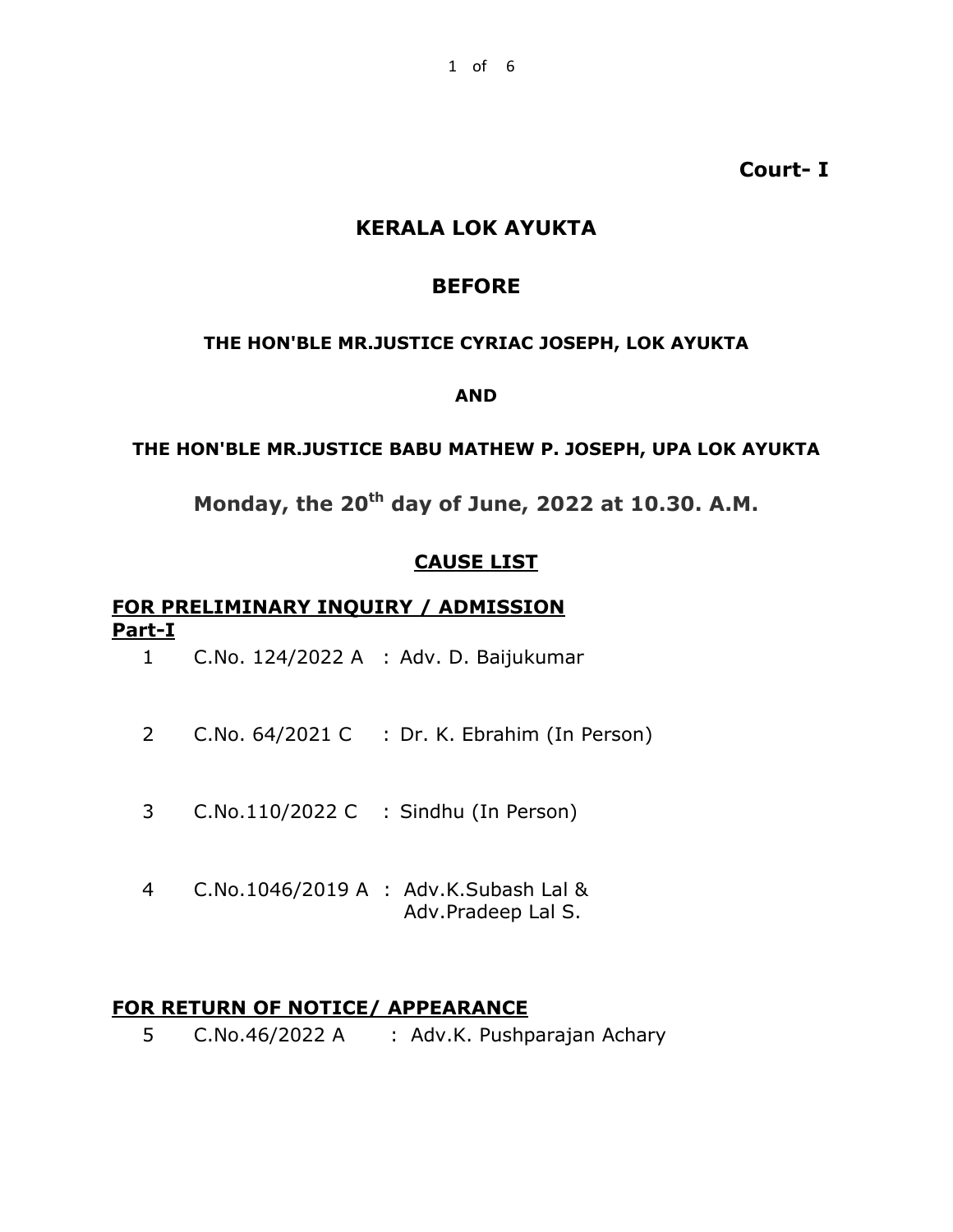2 of 6

6 C.No. 73/2022 D : Jippu Varkey (In Person) Adv.K. Rajnarayan & Adv. Bert S.L. (R5)

#### **PLEADINGS**

- 7 C.No.798/2016 D : Adv. B. Vasudevan Nair Sr.G.P (R1,R2,R3) Adv.Sreeja Thulasi & Adv.Sreejith P. (R4) Adv. Rinu S. Aswan (R5) Adv. Kulathoor S.V. Premakumaran Nair (R6, R7) Adv. J.M Deepak (R8)
- 8 C.No.1046/2017 A : Adv.G.K.Sudheer Adv.Bimal V.S., SC for KSRTC (R1) Sr.G.P (R2, R3, R5) Adv.B.Vasudevan Nair (R4) Adv.Sajad Kharim (Advocate Commissioner)
- 9 C.No. 92/2022 B I.A.No. 158/2022 : Adv.G.K. Sudheer Adv. Vithura K. Gopakumar, SC for KSEB (R1 to R4) Adv.B.Vasudevan Nair (R5)

## **FOR ACTION TAKEN REPORT/COMPLIANCE REPORT**

10 C.No.684/2017 A : Adv.N.Anilkumar Sr.G.P. (R1 to R4)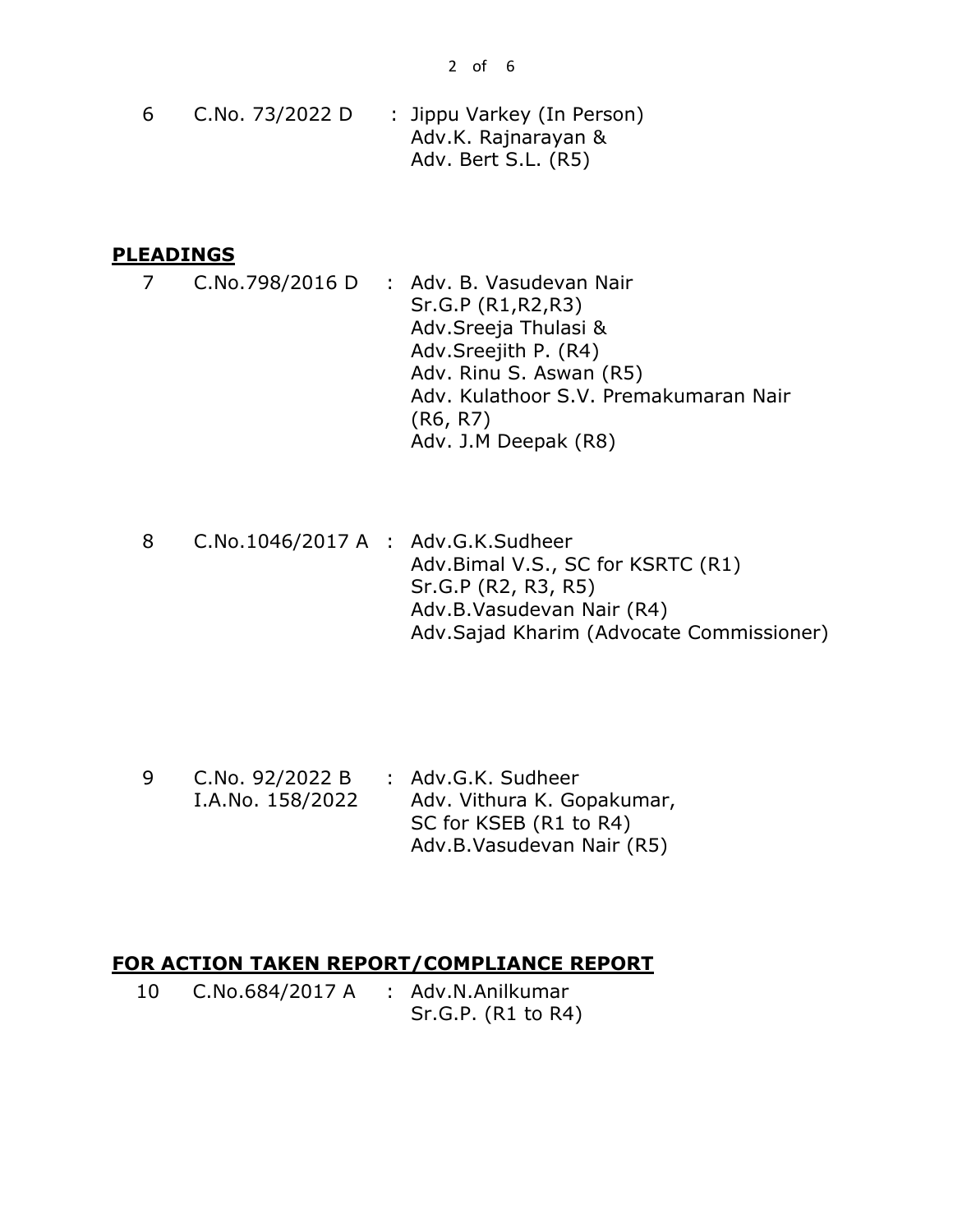11 C.No.117/2019 D I.A.No.317/2019 I.A.No.318/2019 I.A.No. 33/2021 I.A.No. 127/2022 I.A.No. 128/2022 : Philips Jacob V.M. (In Person) Sr.G.P.(R1 to R3)

## **FOR STEPS/EVIDENCE**

12 C.No 93/2019B I.A.No. 257/2019 : Adv. G Sudhakaran Nair Sr.GP (R1, R2, R4, R5, R6) Adv.Renjith Kumar S (R3) Adv. Jithu S. Babu & Adv. Arundhathi A.R (R7)

## **FOR EXAMINATION OF WITNESSES**

13 C.No.382/2014 C : Adv.R.Preethakumari Sr.G.P (R1 to R3)

## **FOR DISPOSAL**

14 C.No.1143/2015 C : Adv.G.Jayasankar (Legal Aid Counsel)/ Sr.G.P. (R1 to R3)

## **FOR HEARING ON COMPLAINT**

- 15 C.No.1423/2010 B : Adv.V.Ajakumar Sr.G.P. (R1, R2)
- 16 C.No.500/2012 B : Adv.S.Vikraman Sr.G.P. (R1 to R4)

\*\*\*\*\*\*\*\*\*\*\*\*\*\*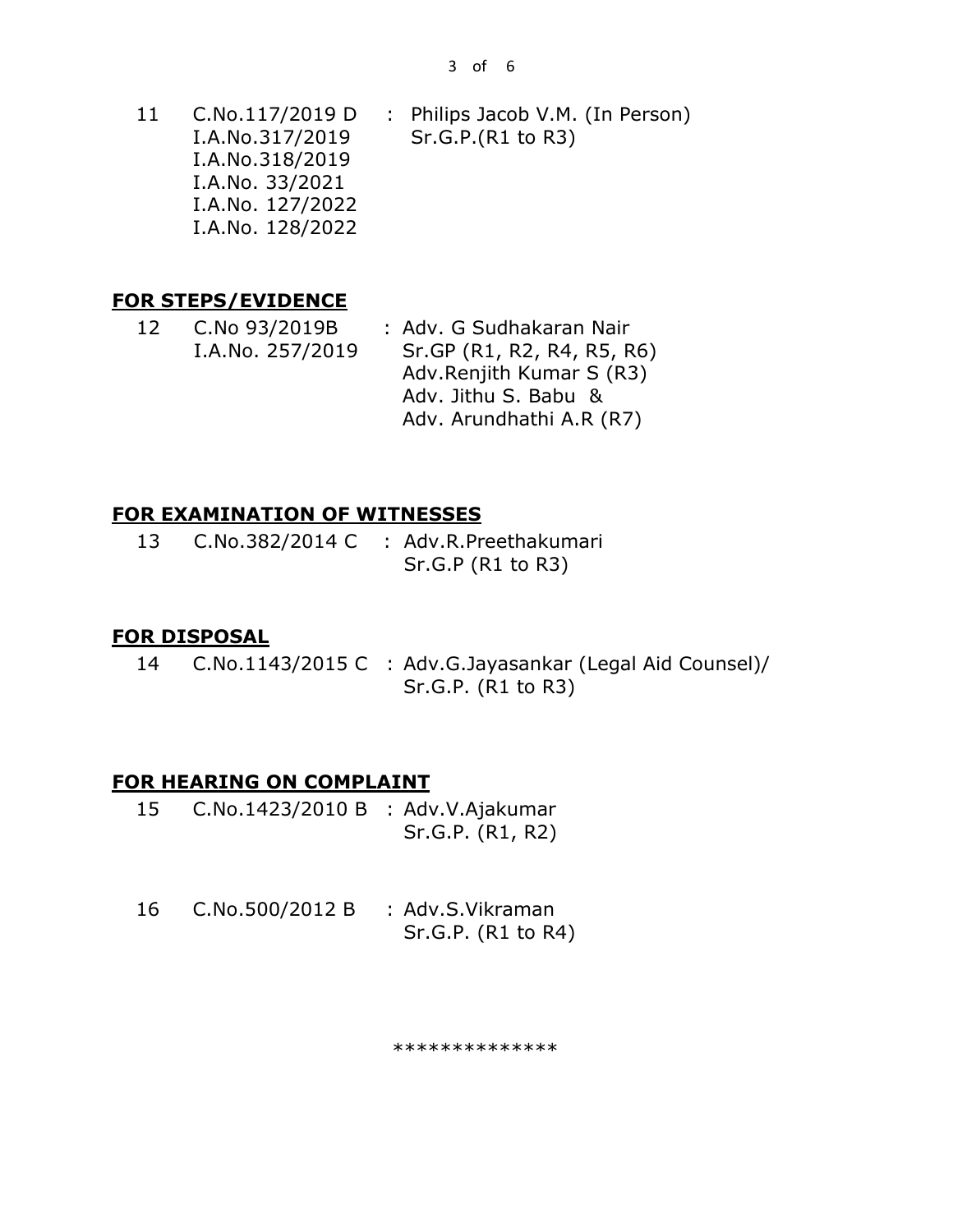#### **COURT-II**

## **KERALA LOK AYUKTA**

#### **BEFORE**

## **THE HON'BLE MR.JUSTICE HARUN-UL-RASHID, UPA LOK AYUKTA**

# **Monday, the 20th day of June, 2022 at 10.30. A.M.**

## **CAUSE LIST FOR PRELIMINARY INQUIRY / ADMISSION Part-I**

|  |                  | 1 C.No. 104/2022 C : Adv.Kamaleswaram S. Manikantan Nair |
|--|------------------|----------------------------------------------------------|
|  | I.A.No. 166/2022 | Adv. Vaishakh M.S.                                       |
|  |                  | SC for KSEB (R1 & R2)                                    |

2 C.No. 122/2022 A : Adv.Kulathoor S.V. Premakumaran Nair Adv. J.Francis Adv. B. Venugopalan Nair

## **FOR RETURN OF NOTICE/ APPEARANCE**

- 3 C.No. 58/2022 B : Adv. R. Gopalakrishnan
- 4 C.No. 60/2022 B : Adv. R. Gopalakrishnan
- 5 C.No.68/2022 C : Adv. Kanjiramattam T.K. Siraj Sr.G.P. (R1 to R4) Secretary, Kulathoor Grama Panchayath (R5) (In Person)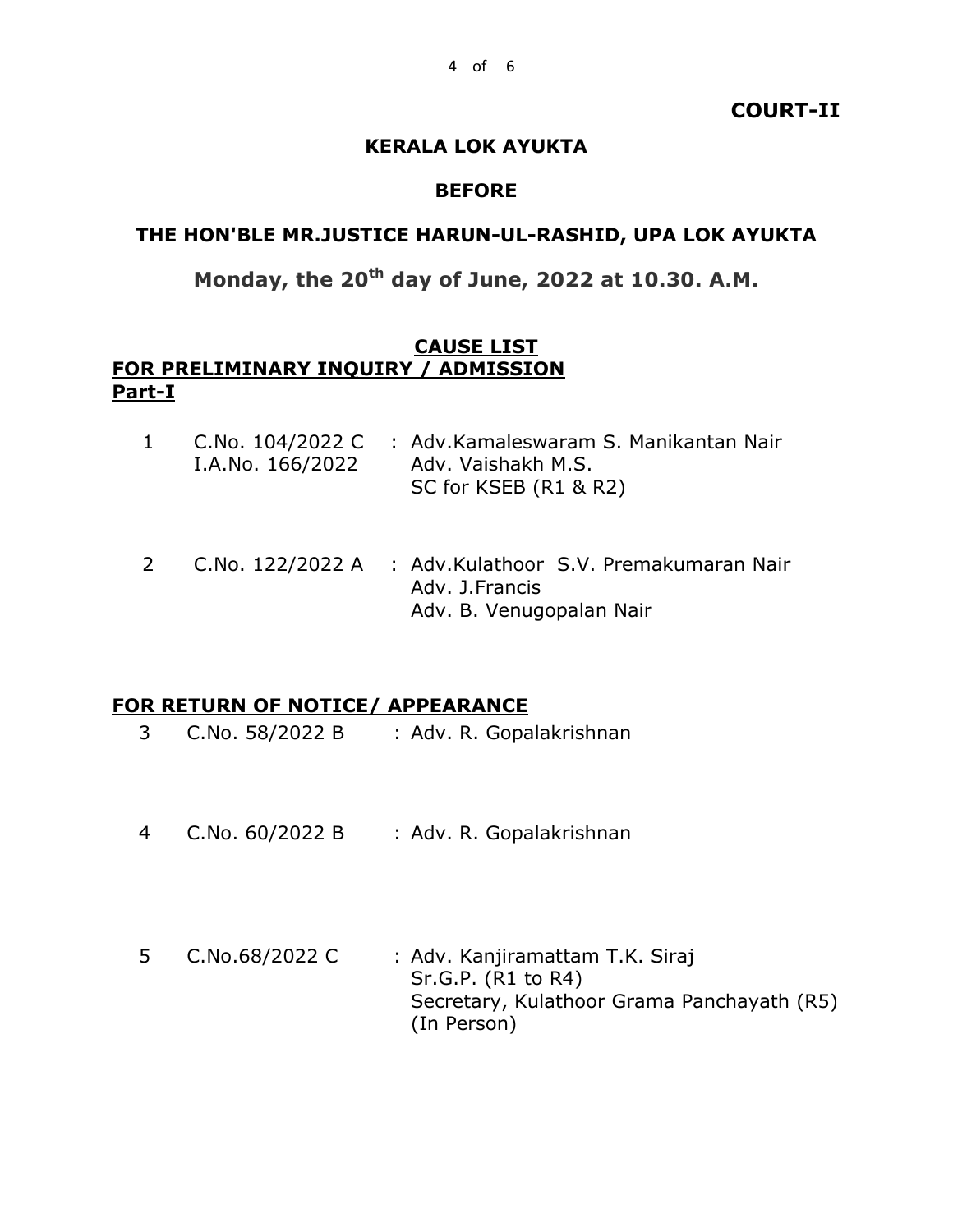#### **PLEADINGS**

- 6 C.No.176/2021 B : Adv. C. Subramanya Pillai Adv. Kallambalam S. Sreekumar (R)
- 7 C.No.210/2021 A : Adv. Hariharan Adv.Issac Samuel (R1 to R4)
- 8 C.No. 84/2022 A : Amal V.S. (In Person) SC for Kerala University (R)
- 9 C.No. 86/2022 A : S.S. Devanarayanan (In Person) SC for Kerala University (R)

#### **FOR STEPS/EVIDENCE**

10 C.No.175/2019 B : Adv. Bimal V.S Sr.GP (R1 to R3)

#### **FOR HEARING ON COMPLAINT**

- 11 C.No.1106/2015 C : Adv.M.S.Vijayachandra Babu Adv.Konchira.G.Neelakandan Nair (Respondent)
- 12 C.No.1056/2017 B : Adv.Rajaprathap S.J. Sr.GP (R1) Adv. S. Sudeep (R2)